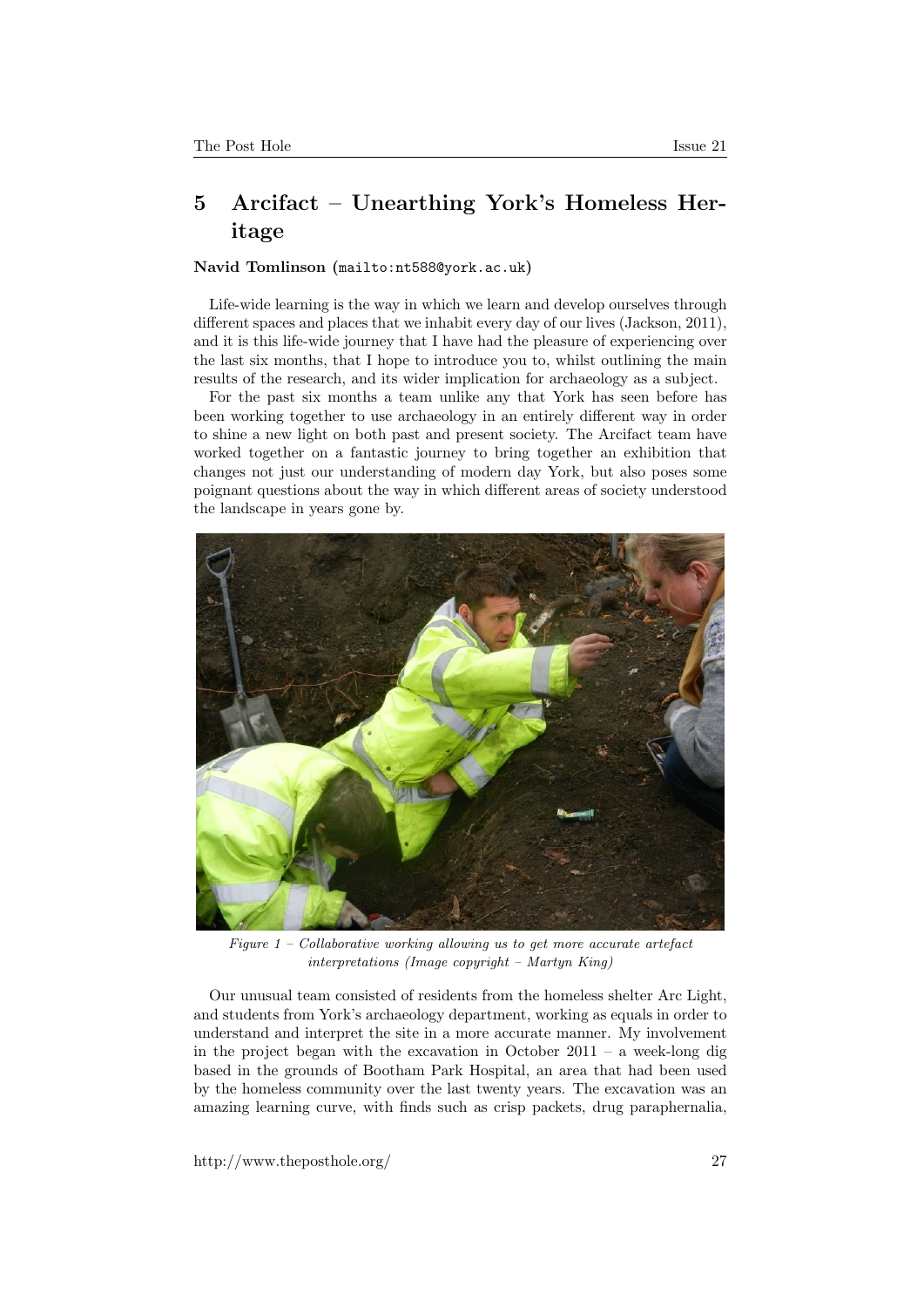CBM, sweet wrappers and other such seemingly mundane objects being given a story and life by our homeless colleagues. It is here that lies the genius of Rachael Kiddey's project. By working with people who do have or used to have regular contact with the kind of objects being excavated, their true meaning and use can be interpreted far more effectively than anything archaeologists could have achieved on our own.

The experience of finding clay pipe and considering it one of the best archaeological finds on the site was one that took time to get used to; however, soon enough the thrill of being able to date some finds immediately thanks to best before dates, rather than slaving through typology books, began to catch a hold as we developed an understanding of our site. While a full finds report has yet to be published, our initial observations gained through the extensive postexcavation analysis uncovered a number of interesting themes running through the site.

A large number of our finds related to smoking and food as would be expected. The food types were primarily focused around crisps and sweets. As one of our ex-homeless colleagues observed, when you are homeless you do not have access to places to cook or prepare food, and takeaways are often too expensive, so crisps and sweets make do. A large number of milk bottle tops were found on site; the reason suggested by another ex-homeless colleague is that milk is more "comforting and filling" than water, as well as making you feel better if on drugs or alcohol. The presence of drug paraphernalia but no spent needles is also an unusual occurrence. We know from certain finds and what we have been told that drugs were being taken at the site; however our excavation suggests that needles are being responsibly dispensed, most likely in the Sin Bins widely available for the homeless communities in York.



Figure 2 – The team working together on site (Image copyright – Martyn King)

http://www.theposthole.org/ 28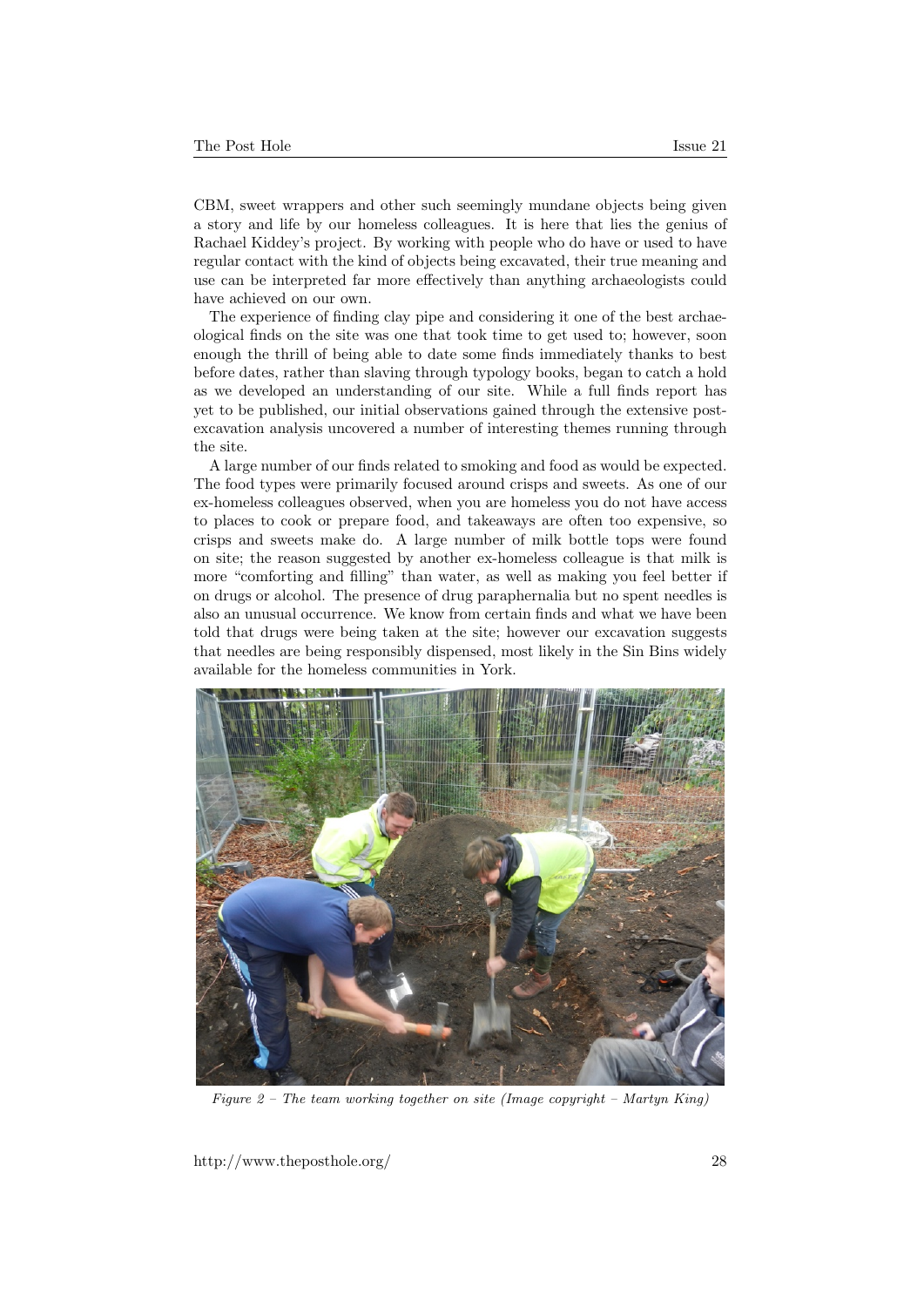As well as our finds, one of the most important aspects of what we achieved in the excavation was engagement. Archaeology is fun. It is vital that as prospective archaeologists we introduce as many people from as wide a background as possible to the huge amounts you can get out of archaeology and ensure that it does not become a subject done only by a certain few. The more interest that people take in archaeology, the greater the opportunity for more excavations, and overall a better understanding of the past; as mused by Time Team's recently departed Mick Aston in an interview with British Archaeology, "Unless we get that public interested in the subject, we're never going to go anywhere. . . professional archaeologists will disappear if the public aren't interested" (Aston, 2012). In a period when archaeology budgets are being squeezed, it is vital that we demonstrate the relevance of our subject by the engagement of others. Projects such as this in which there is the breaking down of social boundaries through excavation is one of the best possible ways of doing that, something that is starting to be picked up around the country (Digability, 2012).

This movement towards wider participation in archaeology is also the key, I would suggest, to getting better interpretations of sites. In a site like Bootham Park hospital the advantage is clear: working with people who are familiar with the objects being found is only logical, however, does the same advantage of working in a diverse group apply to older artefacts and sites? My experiences at Bootham would suggest yes. Some of our more 'historical' finds such as clay pipe, green glaze ware and other older ceramics were given interpretations by our homeless colleagues different to anything I would have ever even thought of and yet these suggestions are equally (if not more) plausible then any of the interpretations given by 'proper' archaeologists. Why? Because different life experiences inevitably affect the way in which we understand and interpret sites, and if we accept this then we should do our utmost to find excavators with all backgrounds if possible. If we are inevitably biased in our interpretations, then we should try and mitigate it with as many different biased views as possible.

The work that we have done at Bootham and with Rachael Kiddey's use of 'Memory Maps' in which people map out 'their' version of York, opens up some fascinating questions about how landscape is viewed by different parts of society today. Many of our colleagues who slept rough in York in the past saw the city in a very different way to those of us who had not. This therefore raises the question of how the landscape was viewed by different aspects of society in the past. Questions we often hear in seminars, such as "how was this landscape viewed", seem redundant without first asking the questions "who was doing the viewing", while a landscape may be industrial to one strata of society it could be any number of things to another.

The excavation at Bootham and subsequent work has been a fantastic experience for which I am grateful for the opportunity to be a part of. Not only have we opened a new window into homelessness in York, and asked some fascinating questions about how, as archaeologists, we view the past, but I have also made some brilliant friends in the process. What I have been able to learn from the experience far outstrips what I can learn in a lecture theatre, both in regards to archaeology's practical applications, and in learning how to appreciate the value of a different kind of expert.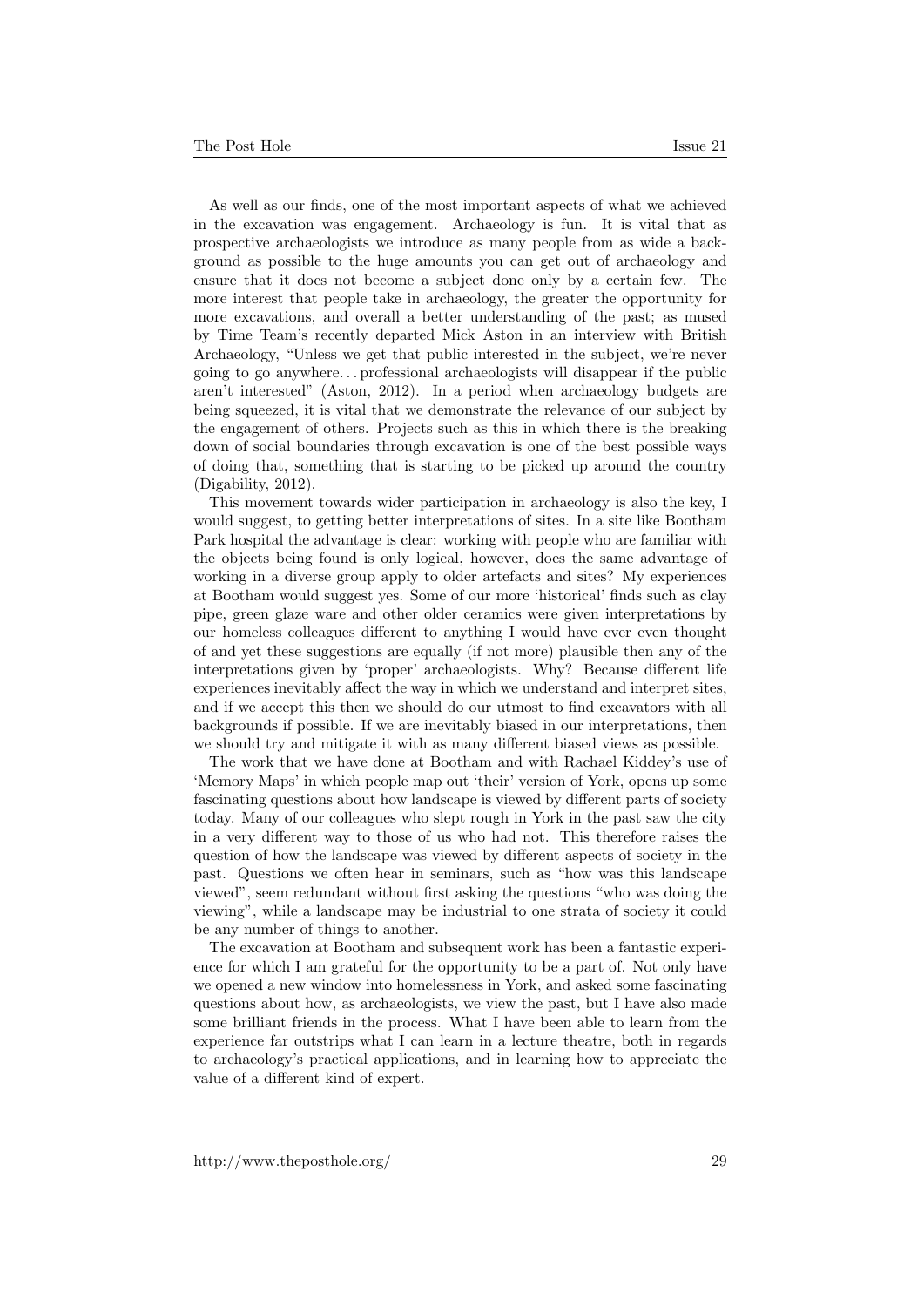

Figure  $3$  – Collaborative working in action (Image copyright – Martyn King)

What I have outlined here are just a few of the conclusions and discoveries that we have made on our six month adventure. For the full results of our excavation and mapping work, we will be running a public exhibition between the 9th and 16th of March, where a video of the excavation and post-excavation analysis will be shown and the team will be available to answer any questions about the project, and illustrate and expand upon what has been mentioned here in regards to the impact we have made in understanding homelessness in York, as well as exploring the issues brought by the project in regards to how we interpret sites and finds.

For more details please visit our website at <http://www.arcifact.webs.com> or view our flyer at <http://tinyurl.com/7cgbdu9>

## Bibliography

- Aston, M.  $(2012)$ . Time Up. *British Archaeology* 123, p.11.
- Digability. (2012). *Digability: Overcoming barriers to archaeology*. Available at <http://tinyurl.com/76gkev4> (Accessed 24th February 2012).
- Jackson, N (2011). Learning for a Complex World: A Lifewide Concept of Learning, Education and Personal Development. Bloomington: Author House.

## Further Reading

• Kiddey, R (2011). In J. Hallam (ed) Homeless Heritage. Word press. 2011. Available at <http://tinyurl.com/6q722k3> (accessed 24th February 2012).